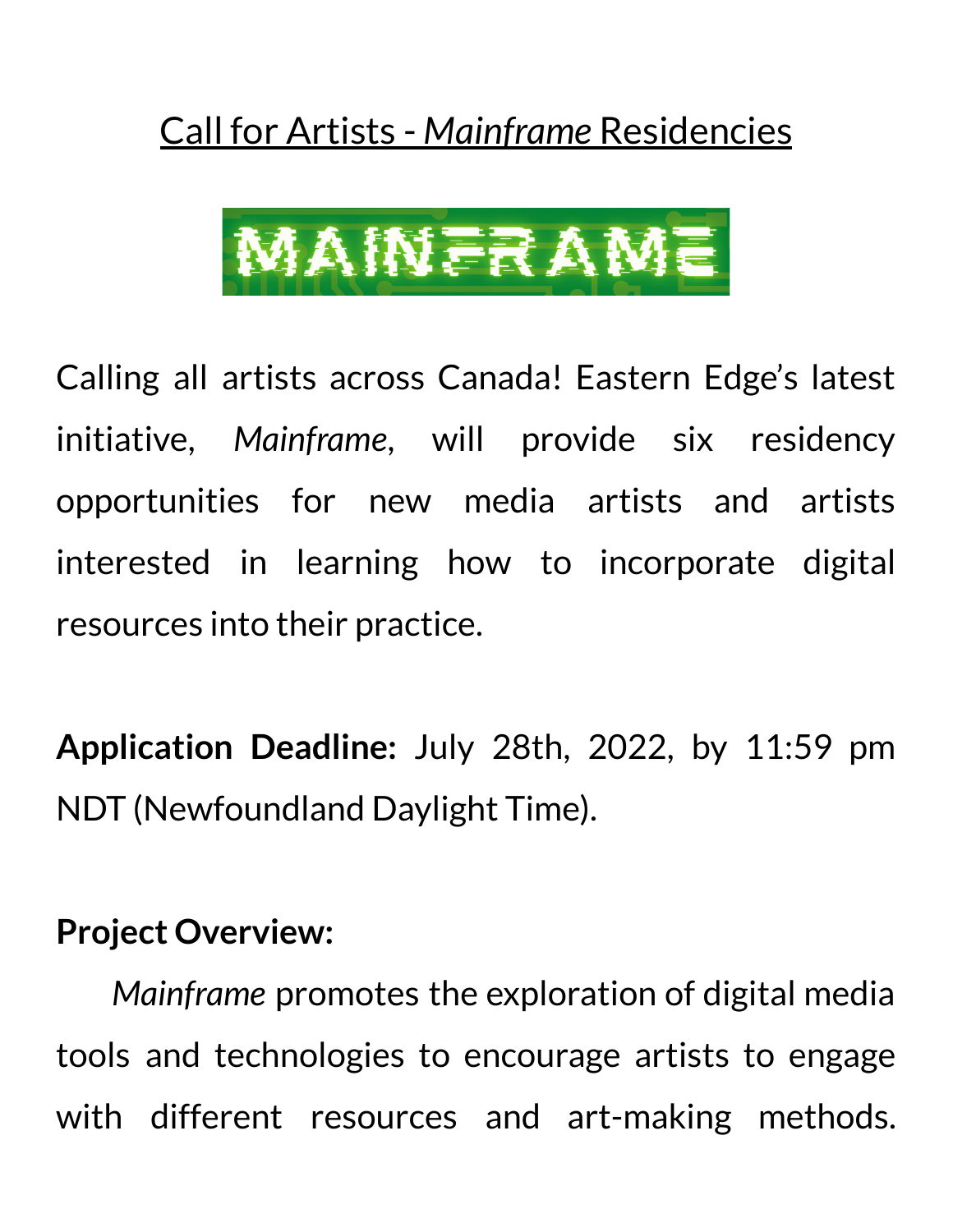Eastern Edge will build connections between artists and tech-focused centres that provide digital tools such as 3D printing, laser cutters/engravers, virtual reality, sound tech, robotics and coding software, digital loom and advanced sewing machines, and Adobe Suite. In addition to residencies, *Mainframe* will invite artists and tech spaces to lead educational and experimental public workshops.

The six artist residencies will be divided into three slots, each with two artists. Artists or artist groups working with digital tools or interested in increasing their digital literacy are encouraged to apply! Resident artists must host a creation-focused workshop and an artist talk to promote community engagement. The project will conclude in June 2023 with a virtual exhibition or presentation of the artists' work.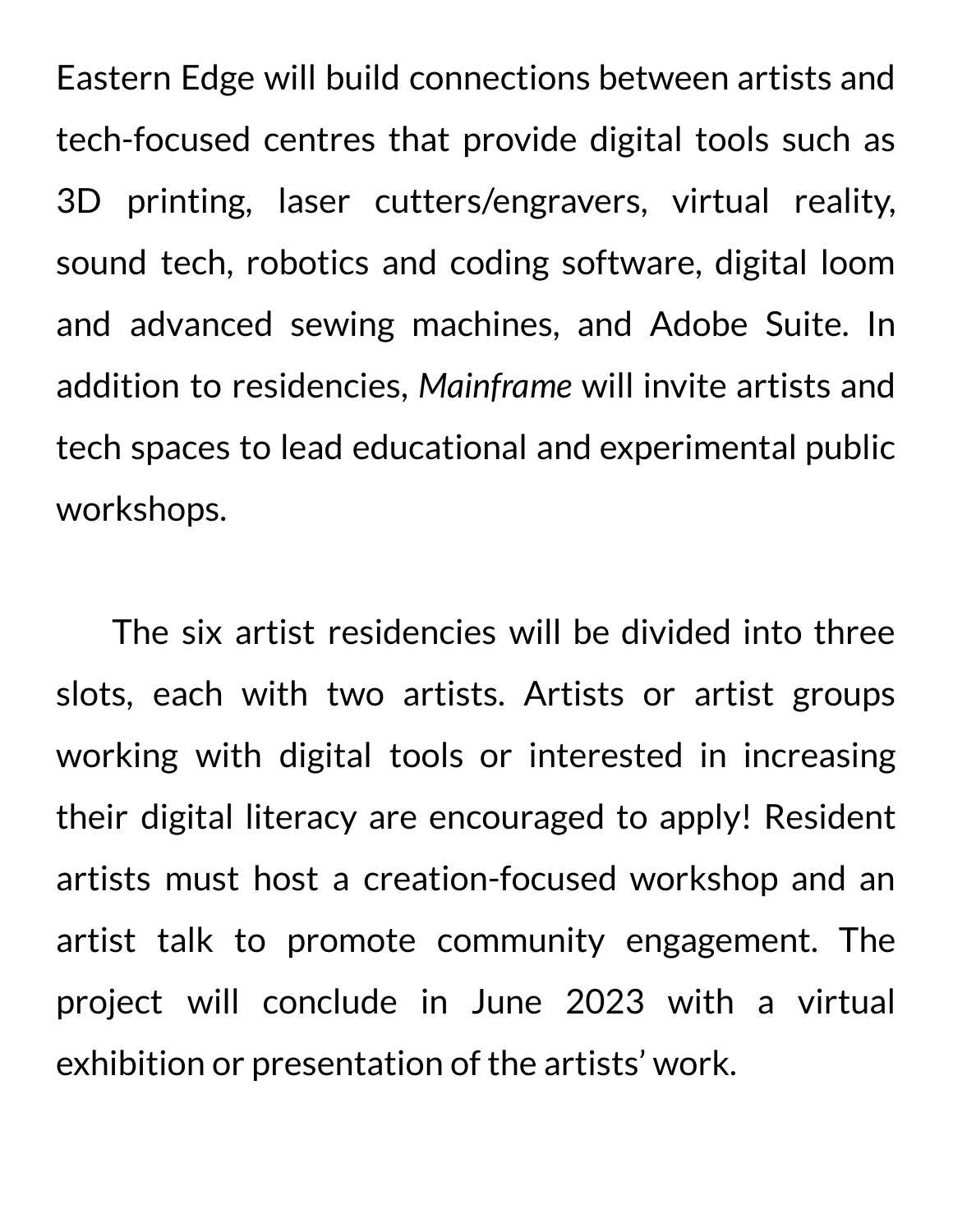Featuring artists from urban and rural locations, this project delivers accessible programming that supports a diversity of artists, mediums, practices, and career levels. Eastern Edge prioritizes Queer, Feminist, & IBPOC artists and those with other varying social, cultural, or neurodiverse perspectives in our selection process.

### **Residency Slots:**

- Slot 1 January 13 to February 25, 2023
- Slot 2 March 10 to April 22, 2023

Slot 3 - May 5 to June 17, 2023

#### **What We Provide:**

- Working space in Eastern Edge Studios with 24-hour access
- Access to the David Tuck Memorial Library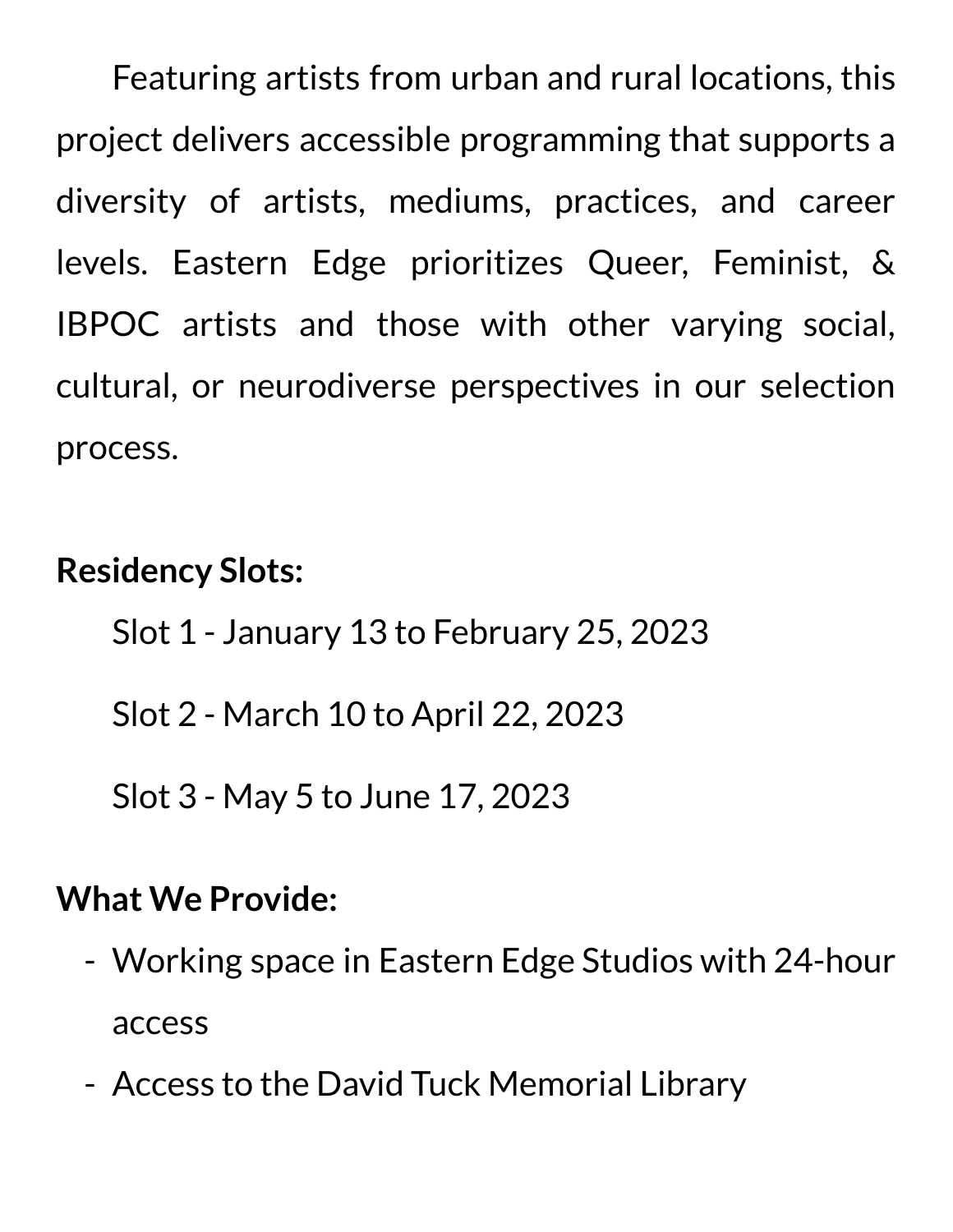- Relevant resources and training with new media creation tools
- Staff support
- Fee breakdown:
	- Artist fee: \$1,801.00
	- Workshop fee: \$328.00
	- Workshop materials & shipping: \$500.00
	- Artist talk fee: \$328.00
	- Visiting Artist travel/accomodation: \$2,000.00
	- Local (within NL) Artist travel/accomodation: \$1,000.00

## **Artist Expectations:**

- Please note that all events and opportunities will be scheduled to accommodate everyone in the program.
- Studio attendance, a minimum of approximately 12 hrs per week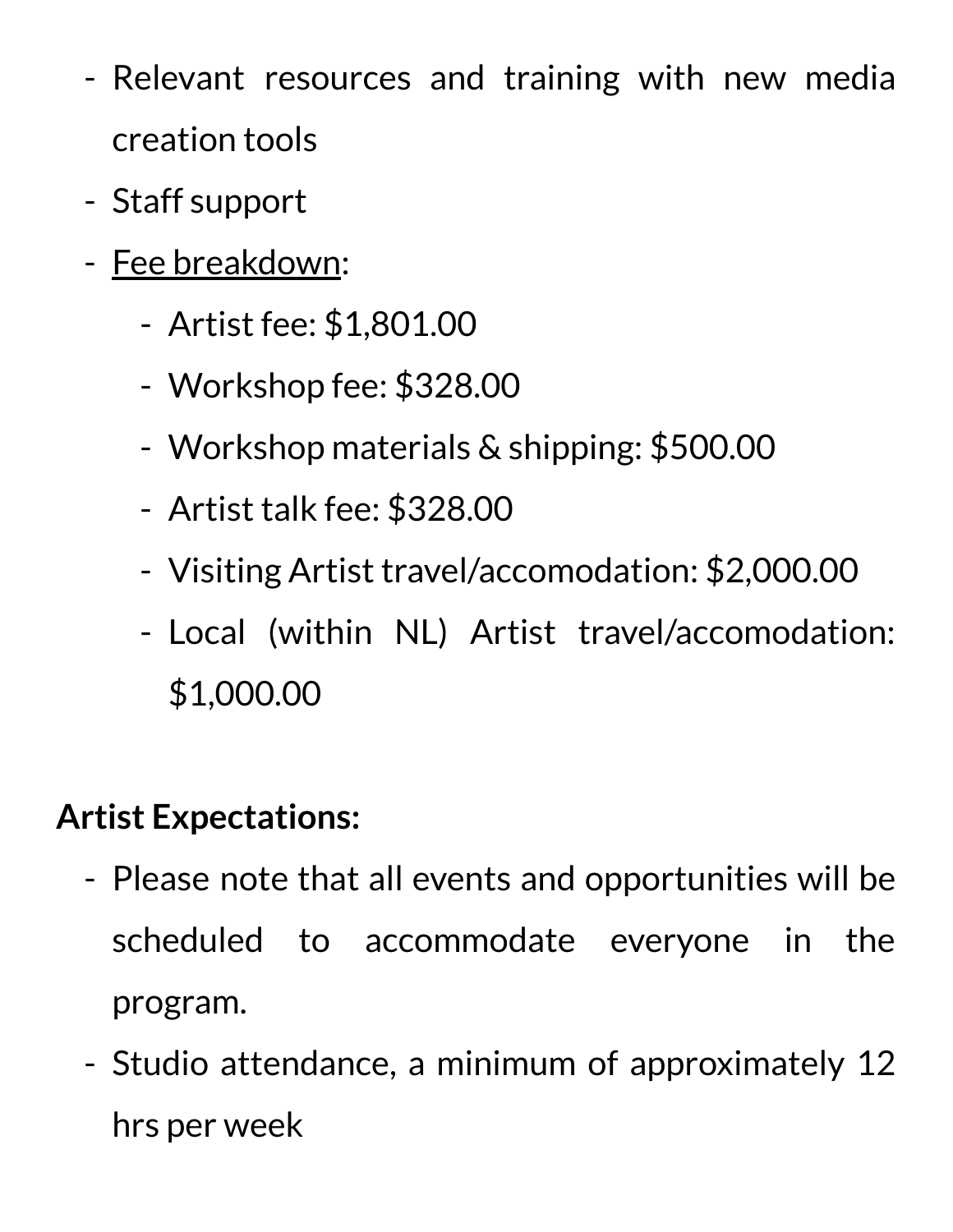- To be open and receptive
- Maintain open communication with the project facilitator
- Participation in an exhibition/ presentation series in June/July 2023 hosted online (exact dates TBD)
- Present an artist talk and a workshop
- Enthusiastically support our Code of [Conduct](https://easternedge.ca/about/eastern-edge-code-of-conduct/)

## **How to Apply:**

- Fill out the form provided **[here](https://forms.gle/7937AXUQGcidKffEA)**. The form asks for…
	- CV/Resume or other document telling us who you are (Max 2 pages)
	- Short artist bio (150 words for promotional use)
	- Artist Statement (500 words)
	- Workshop proposal (Up to 3 hours per workshop, including material and technical needs) (Max. 1 page)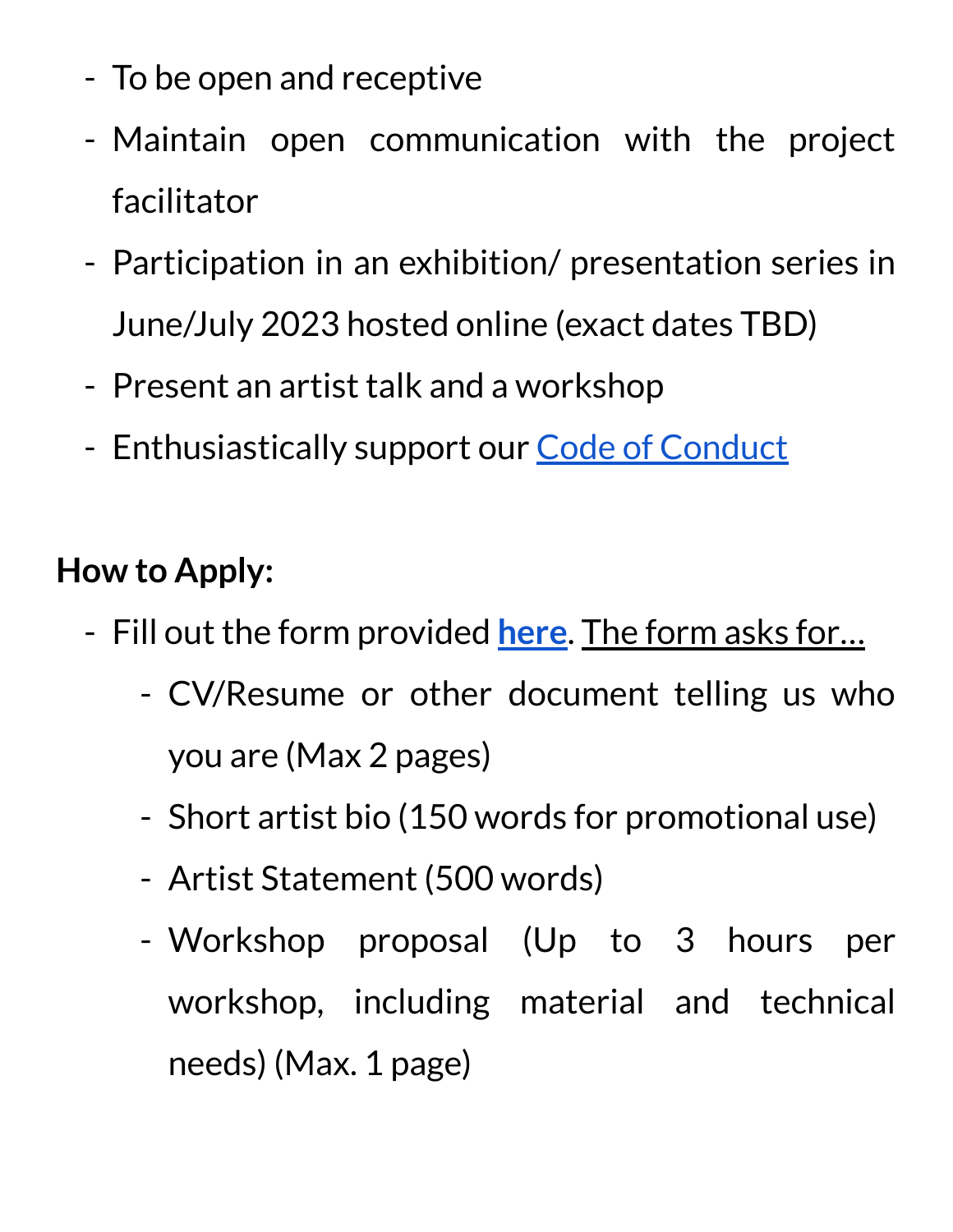- Images (10 max) with image list or link to video clips/audio files.
- Residency proposal (include what you'd like to achieve during your residency, what tools you'd like to work with, and approximate equipment list or special technical needs) (Max 2 pages)
- Please indicate which residency slot you prefer.
- Please indicate if you reside outside of Newfoundland & Labrador.
- You may also provide a video submission instead of written documents submitted as .mp4s or links to Youtube, Vimeo, etc., to [easternedgestudio@gmail.com](mailto:easternedgestudios@gmail.com) with "Call for Artists" in the subject line.

# **Eligibility:**

- Be an artist or creative residing within Canada.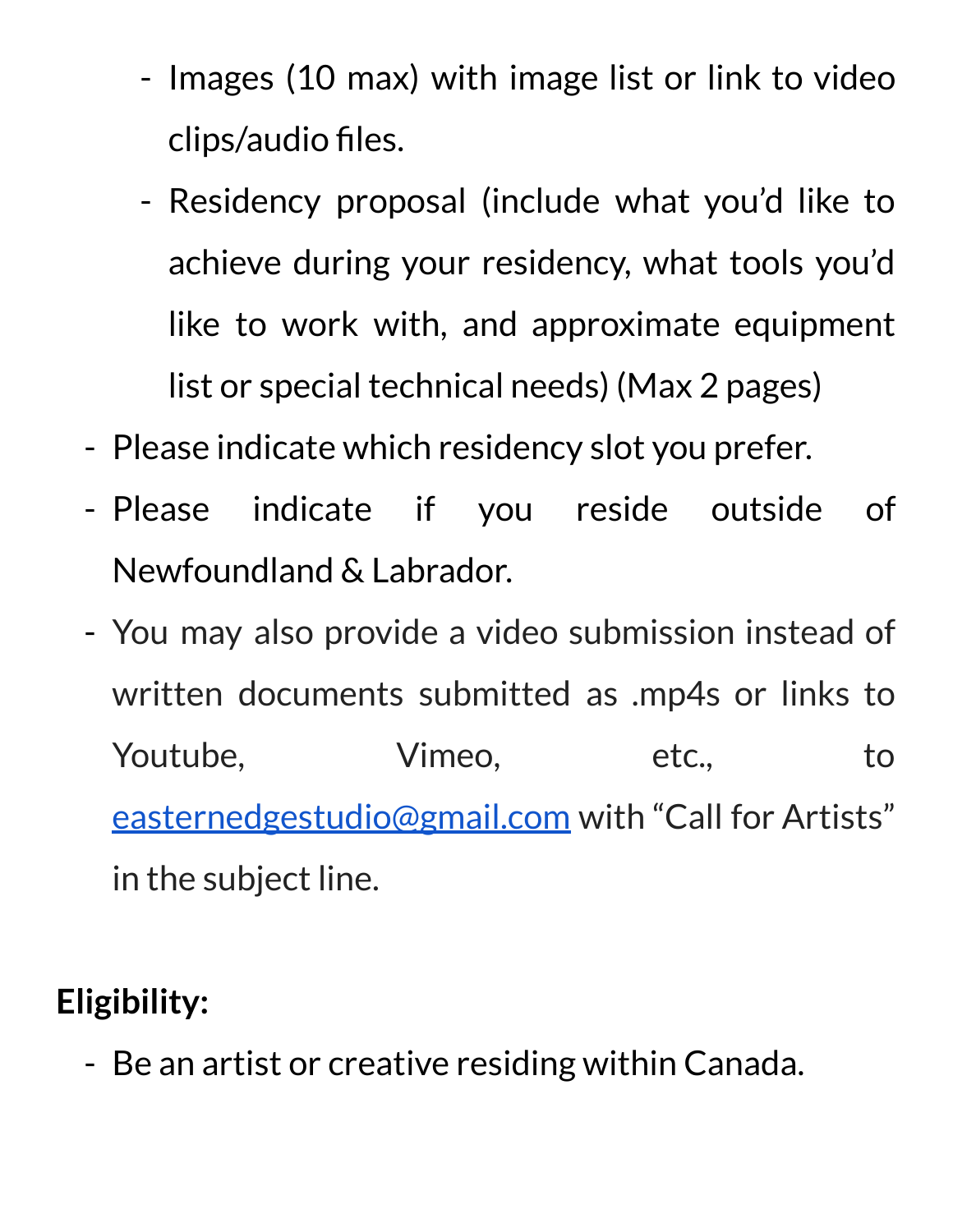- This call is open to all; however, we will be prioritizing Queer, Feminist, & IBPOC artists and those with other varying social, cultural, or neurodiverse perspectives. If you would like to self-identify as representing one of these perspectives, you may do so in the application form. This is not a requirement.

Eastern Edge is located at 72 Harbour Drive (see [map\)](https://goo.gl/maps/dekmvzZjwMdxnm7w9) in downtown St. John's, Ktaqmkuk (Newfoundland) and Labrador. We respectfully acknowledge that the land we are occupying is on the ancestral homelands of the Beothuk and that the island of Newfoundland is the ancestral homelands of the Mi'kmaq and Beothuk. We would also like to recognize the Inuit of Nunatsiavut, NunatuKavut and the Innu of Nitassinan and their ancestors as the original people of Labrador.